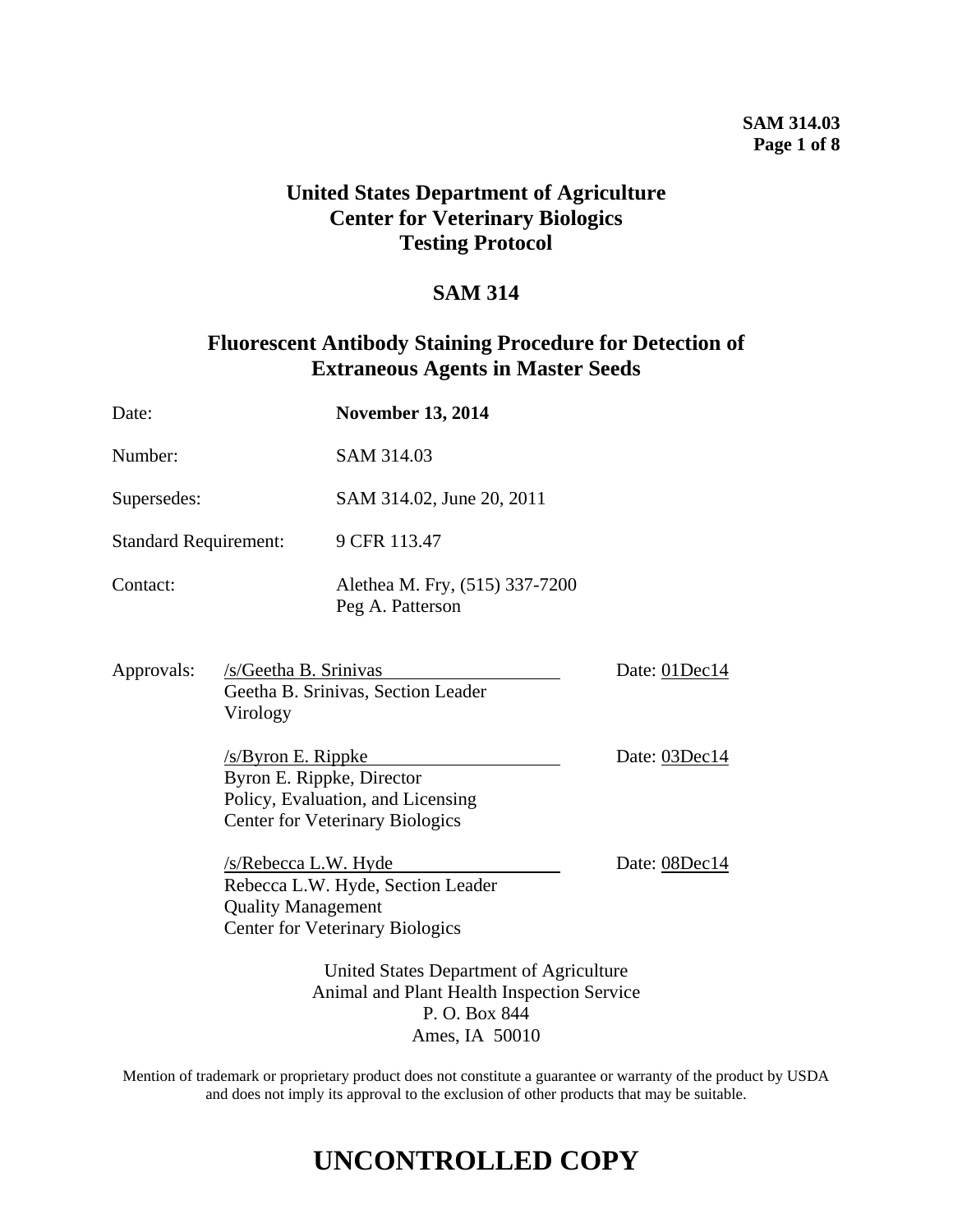### **Table of Contents**

- **1. Introduction**
- **2. Materials**
	- **2.1 Equipment/instrumentation**
	- **2.2 Reagents/supplies**
- **3. Preparation for the Test**
	- **3.1 Personnel qualifications/training**
	- **3.2 Preparation of equipment/instrumentation**
	- **3.3 Preparation of reagents/control procedures**
	- **3.4 Preparation of the sample**
	- **3.5 Fixation of cell cultures**
- **4. Performance of the Test**
	- **4.1 Direct FA/Indirect FA**
	- **4.2 Reading**
- **5. Interpretation of the Test Results**
- **6. Report of Test Results**
- **7. References**
- **8. Summary of Revisions**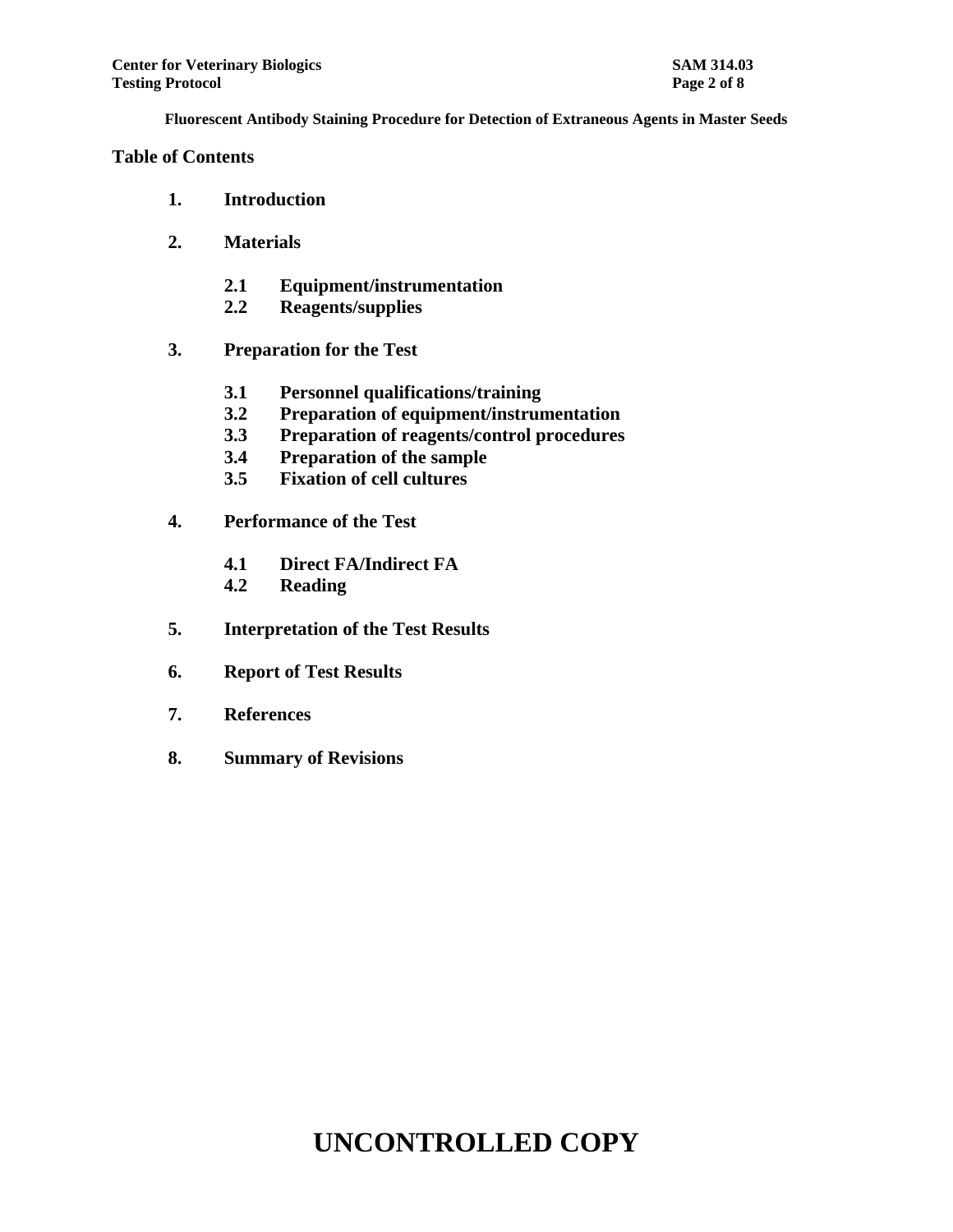#### **1. Introduction**

This Supplemental Assay Method (SAM) describes fluorescent antibody staining techniques for detection of extraneous agents in Master Seeds (MS). The procedure utilizes either the direct or indirect method, and uses fluorescein isothiocyanate (FITC) conjugated specific antibody which enables visualization of viral antigen-antibody complexes by ultraviolet (UV) light microscopy. For the direct fluorescent antibody (FA) method, a specific fluorescein-labeled specific antibody binds to the viral antigen. The indirect fluorescent antibody (IFA) staining employs two specific antibodies: 1) The unlabeled primary antibody binds to a specific viral antigen if present in the infected cell; and 2) The fluorescein-labeled anti-species secondary antibody binds to the primary antibody-antigen complex. The antigen-antibody complexes can be visualized with a UV light microscope.

FA or IFA testing is conducted to detect a variety of extraneous agents, and is also used to determine if the MS was adequately neutralized.

The procedures described here are performed on third pass materials generated from MSinoculated cell cultures and controls as described in the current version of **VIRPRO1013**, *Neutralization and Passage of Master Seed in Cell Cultures.*

### **2. Materials**

# **2.1 Equipment/instrumentation**

Equivalent equipment or instrumentation may be substituted for any brand names listed below.

- **2.1.1** Aerobic incubator,  $36^{\circ} \pm 2^{\circ}$ C, humidified
- **2.1.2** Laminar flow biological safety cabinet
- 2.1.3 Ultraviolet (UV) light microscope
- **2.1.4** Chemical fume hood

# **2.2 Reagents/supplies**

Equivalent reagents or supplies may be substituted for any brand name listed below.

**2.2.1** Cultures prepared in chamber slides or other vessels in accordance with the current version of **VIRPRO1013**.

**2.2.2** Deionized water (DI)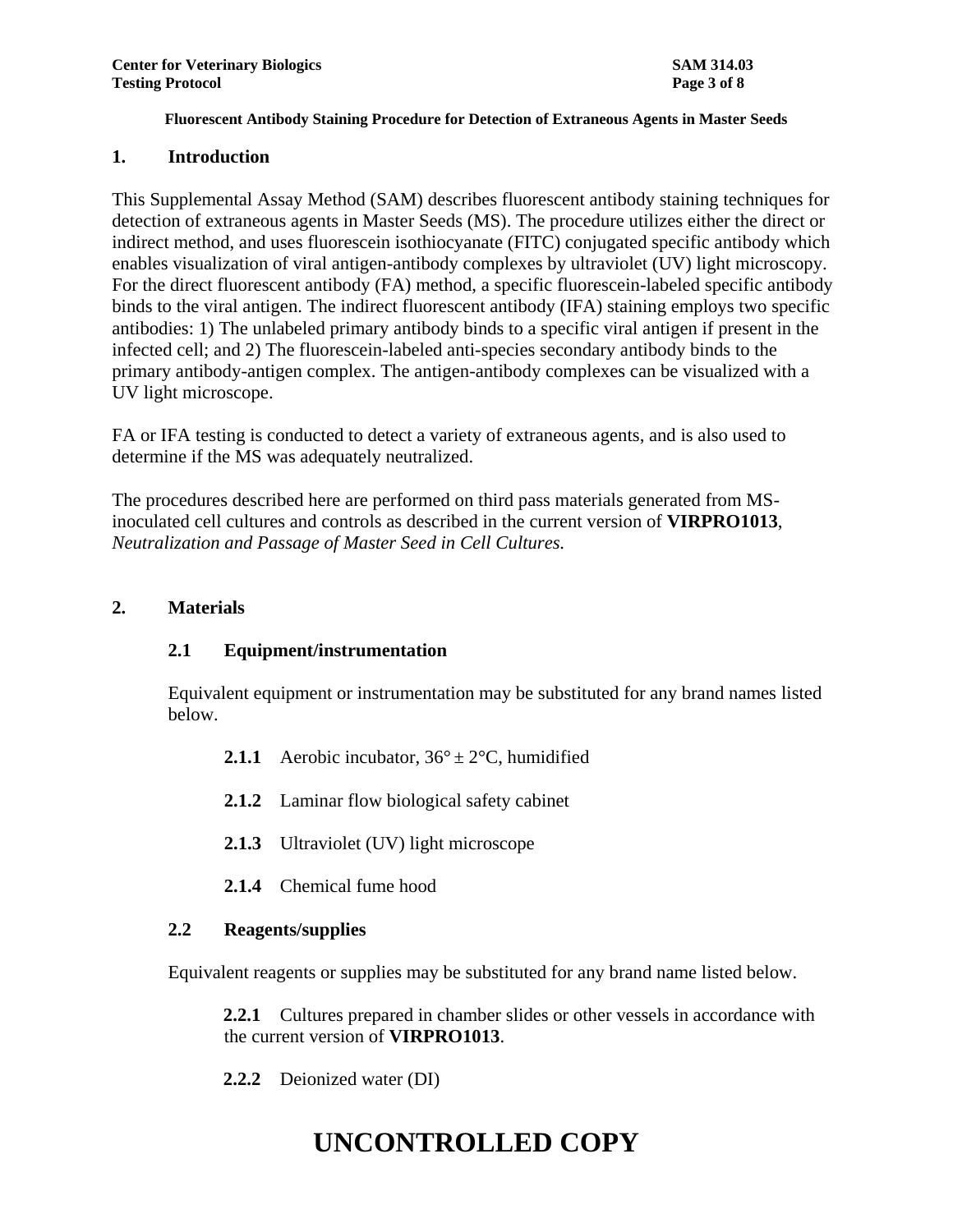**2.2.3** Acetone (100% or 80% in DI) will be referenced throughout this document; however other fixatives may be used as appropriate.

**2.2.4** Phosphate buffered saline (PBS), 0.01M, pH 7.2, National Centers for Animal Health (NCAH) Media #30054.

**2.2.5** Evan's blue biological stain (EBBS), 1.0% stock solution in DI

**2.2.6** Antigen-specific conjugated polyclonal antiserum or conjugated monoclonal antibody (direct FA)

**2.2.7** Primary antibody, polyclonal antiserum or monoclonal antibody, specific to the virus (IFA)

**2.2.8** Conjugated secondary antibody or anti-species conjugate specific to the species in which the primary antibody was produced (IFA)

**2.2.9** Microscope slide glass staining dish with rack or Coplin staining jar

**2.2.10** Miscellaneous lab supplies: Beakers, pipettes, wash bottle

**2.2.11** Mounting medium (e.g., 10% glycerol, 50% glycerol, etc.)

# **3. Preparation for the Test**

# **3.1 Personnel qualifications/training**

Personnel performing this procedure must have experience or training in: aseptic biological laboratory techniques, cell culture, preparation, handling, and disposal of biological agents and chemicals. Personnel must also have knowledge of safe operating procedures and training in the operation of the necessary laboratory equipment listed in **Section 2.1**.

# **3.2 Preparation of equipment/instrumentation**

Turn on biological safety cabinet at least 15 minutes before use.

# **3.3 Preparation of reagents/control procedures**

On the day of the FA staining, dilute reagents in **Sections 2.2.6 through 2.2.8** with PBS to a previously determined optimal concentration for the detection of antigens.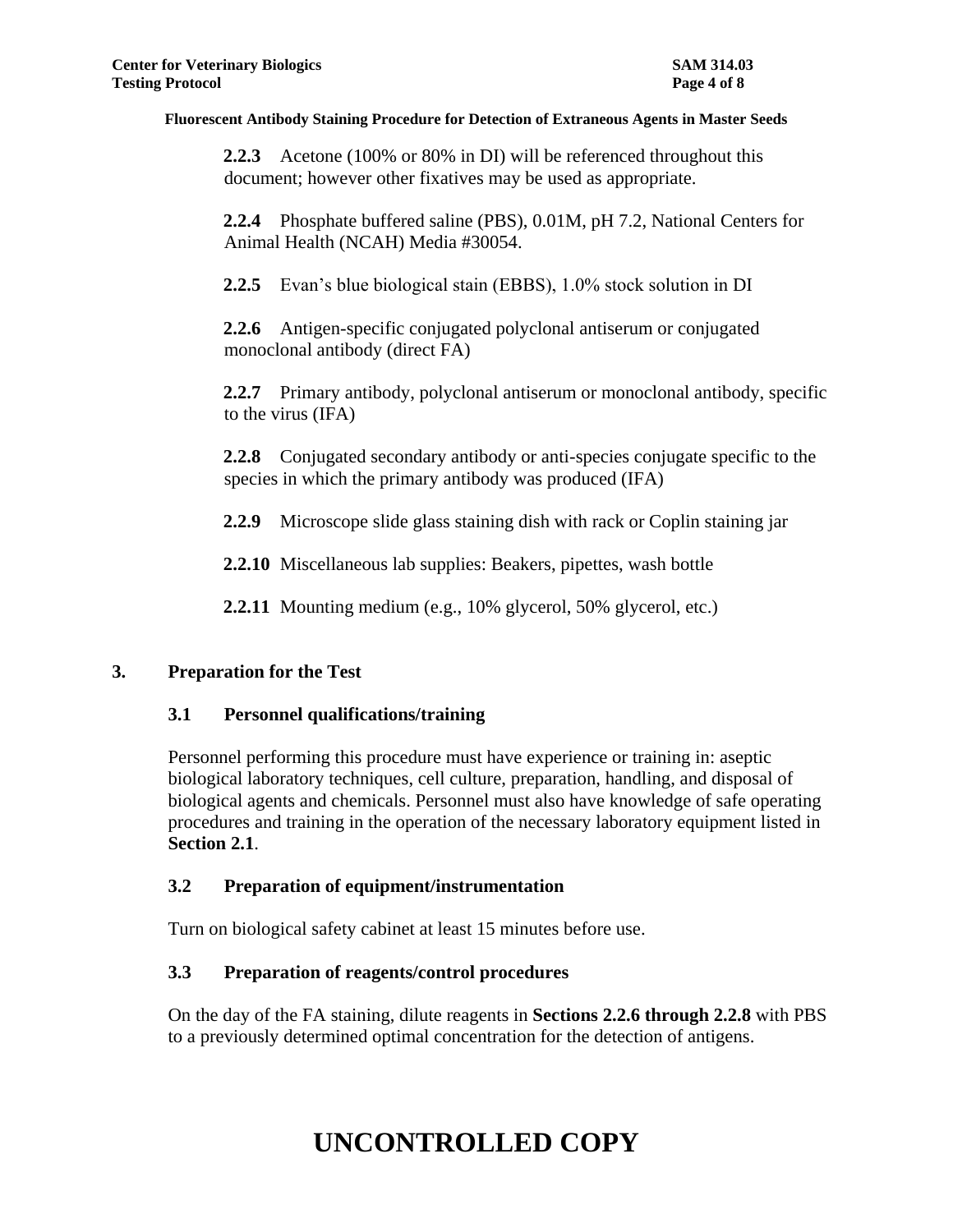#### **3.4 Preparation of the sample**

The following procedures are followed for cell cultures grown in chambered slides, plates, or dishes.

Cell cultures are prepared for FA staining according to the current version of **VIRSOP2007**, *Master Seed Testing in the Virology Section.* Seven days after the last subculturing, MS inoculated and control monolayers are fixed and FA stained. Positive and negative control slides, prepared concurrently with the MS slides, are used for verification of the assay. To ensure or enhance fluorescence detection, additional MS and positive control monolayers may be fixed before day 7. Regardless of when monolayers are fixed, they shall be stained concurrently.

Previously prepared rabies virus positive control slides are available through the Center for Veterinary Biologics (CVB).

# **3.5 Fixation of cell cultures**

**Caution: Use fixative in a fume hood or biological safety cabinet. Gloves will be worn to avoid skin contact. Fixatives may be flammable; keep away from sources of heat or flame.** 

# **3.5.1** Chamber Slides

**1.** Decant the media from the chamber slides into an autoclavable container and remove the plastic walls, leaving the slides with the gasket attached. Handle and dispose of all viral fluids according safe laboratory practices.

**2.** Place the slides in a slide rack and immerse the loaded slide rack in a staining dish filled with PBS, and wash for  $10 \pm 5$  minutes

**3.** Remove the slides from the PBS and place in a staining dish filled with acetone for  $10 \pm 5$  minutes. Use 100% acetone for glass slides and 80% acetone for plastic slides. Remove the slides and allow to air dry. Used acetone should be collected for proper disposal.

**4.** If cell preparations are not immediately FA stained, store the slides at -20°C or colder until use. Length of storage will vary for each antigen. Adequacy for use is monitored by FA staining.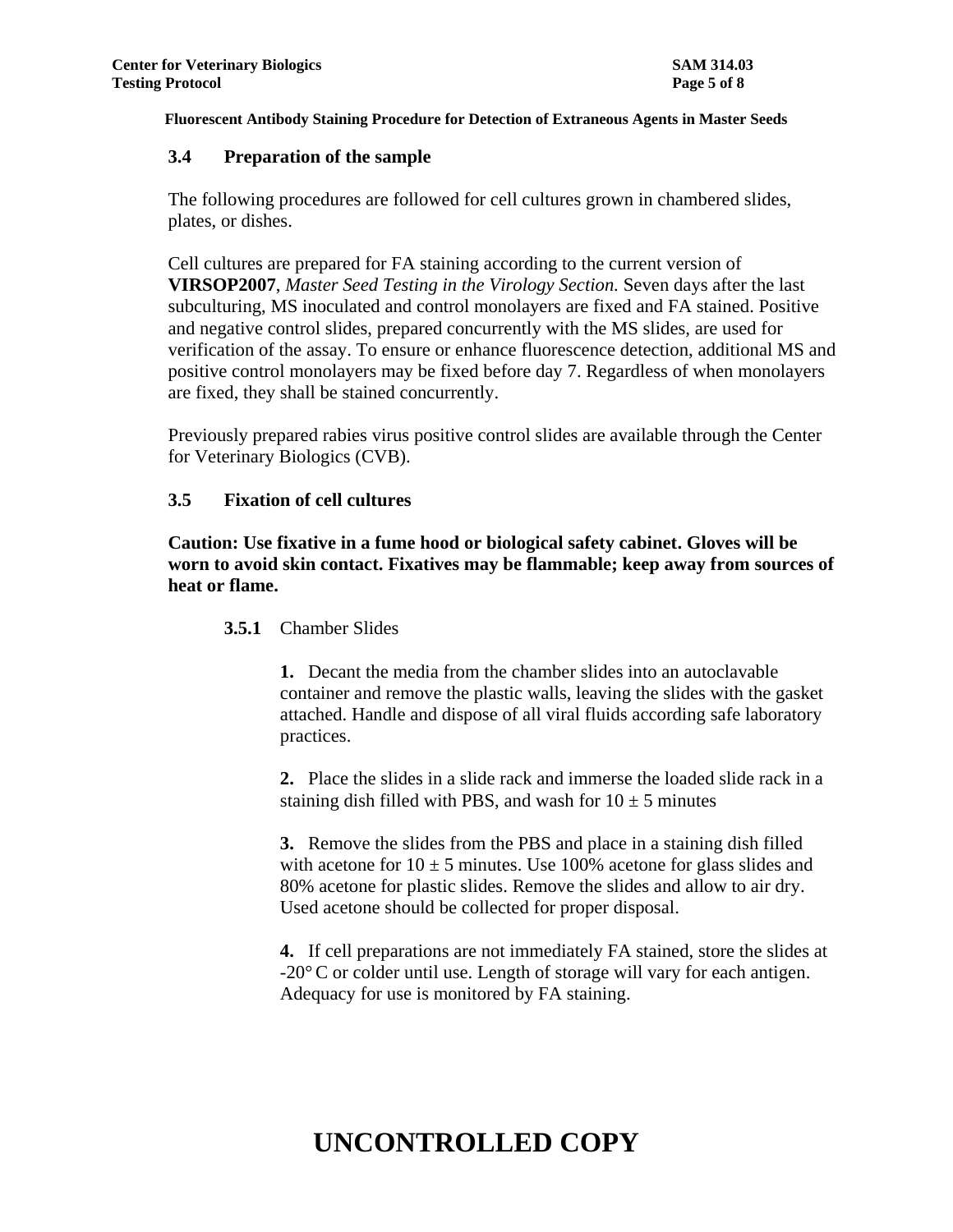**3.5.2** Cell culture plates or dishes

**1.** Decant the media from the plate/dish into an autoclavable container. Handle and dispose of all viral fluids according to safe laboratory practices.

- **2.** Gently wash cell monolayer with PBS and decant.
- **3.** Fix cell monolayer with 80% acetone for  $10 \pm 5$  minutes.

**4.** Decant the acetone into a suitable container; gently blot the plate/dish onto an absorbent surface and allow the plate/dish to air dry. Used acetone should be collected for proper disposal.

**5.** Stain plate immediately or store at -20° C or colder until use. Length of storage will vary for each viral antigen. Adequacy for use is monitored by FA or IFA fluorescence of positive control.

### **4. Performance of the Test**

**Note: Volumes of reagents used in part 4.1 are for 2-chambered slides. When different vessels are stained, volumes may be adjusted to compensate for differences in cell monolayer area. Regardless of vessel used, a minimum surface area of 6 cm<sup>2</sup> is required for the final reading for both material under test and each of the controls.**

# **4.1 Direct FA/Indirect FA**

**4.1.1** Apply  $300 \pm 25$  µL of fluorescein-labeled antibody (FA) or primary antibody (IFA) to cover the fixed cell monolayer. Slides should not be allowed to dry during staining process.

**4.1.2** Incubate at  $36^{\circ} \pm 2^{\circ}$ C for  $40 \pm 10$  minutes in a humidified chamber.

**4.1.3** Decant the antibody from the slides. Rinse slides three times in PBS for approximately  $5 \pm 2$  minutes per rinse. After final rinse, gently tap slide onto absorbent material to remove excess PBS.

**4.1.4** For IFA, repeat sections **4.1.1 through 4.1.3** using a secondary fluorescein-labeled antibody.

**4.1.5** Following PBS rinses, stained slides should be quickly rinsed in DI.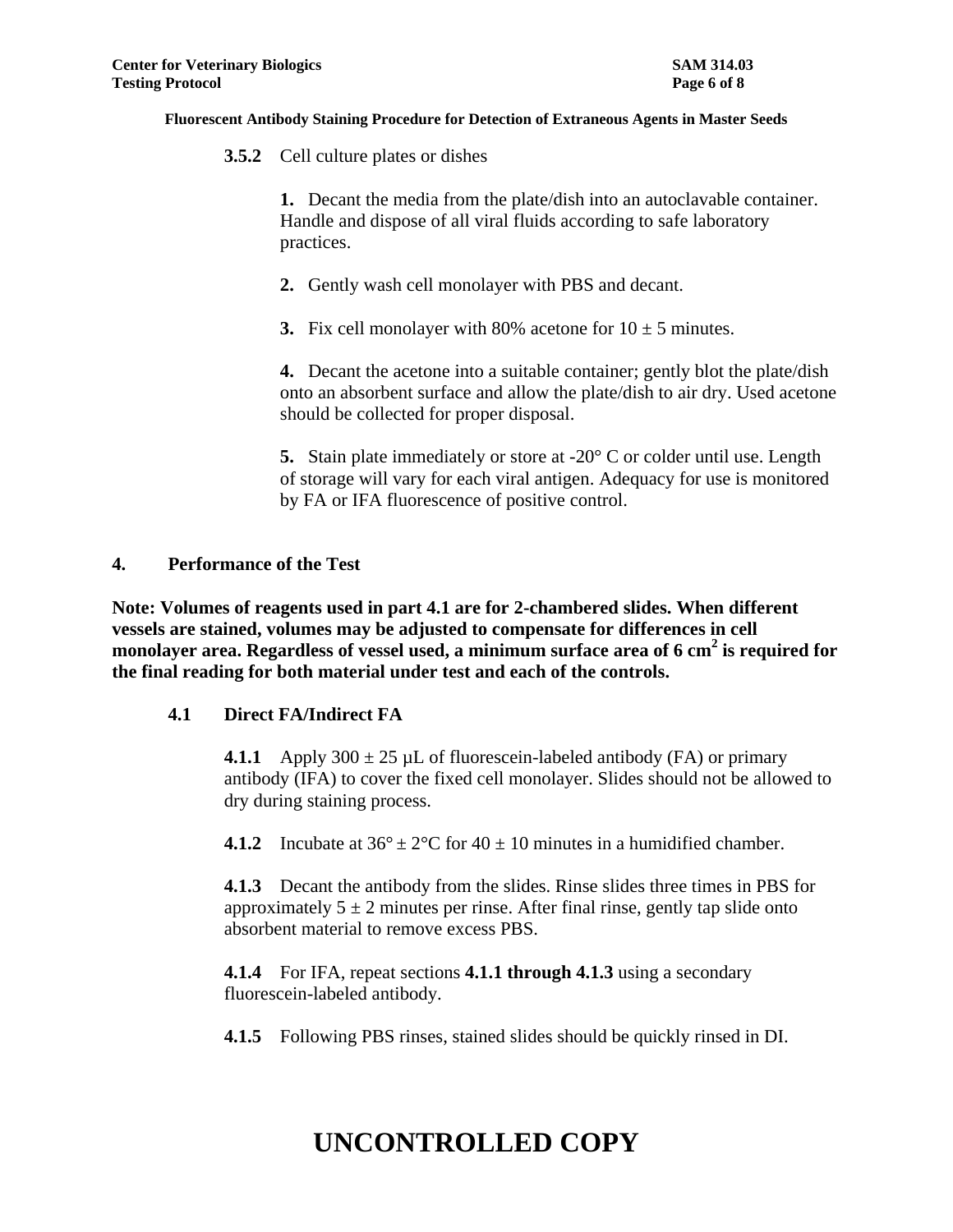**4.1.6** Gently tap the DI from the slides.

**Note: Counterstaining fluorescein-stained cell culture is optional and sometimes desirable to quench nonspecific background fluorescence or to heighten contrast between specific staining and background refer to Section 4.1.7.**

**4.1.7** For counterstaining **(optional),** make a predetermined dilution of the EBBS stock solution in DI which is based on the requirements for individual viruses. Apply the diluted EBBS to slides and incubate at  $36^{\circ} \pm 2^{\circ}$ C for  $20 \pm 10$ minutes in a humidified chamber. Decant the EBBS and quickly rinse with distilled water. Gently tap the slides onto an absorbent surface.

**4.1.8** Every effort should be made to read the slides immediately after staining. Alternatively, slides may be stored in the dark at  $4^{\circ} \pm 2^{\circ}$ C for up to 7 days. Prior to storage, slides must be air dried or overlaid with mounting medium. Air dried slides must be moistened using DI or mounting medium prior to reading.

# **4.2 Reading**

**4.2.1** The stained cell cultures are observed at 100X to 200X magnification in a darkened room with the use of a UV light microscope.

**4.2.2** Results of observations to be recorded**.**

# **5. Interpretation of the Test Results**

Cells exhibiting specific apple-green fluorescence are considered positive. For a valid test, the positive cell culture controls must contain a sufficient number of infected cells to easily determine positive status; however, non-infected cells should also be present in order to differentiate positive cells from negative cells. Negative control wells must be free of specific fluorescence. Additionally, the MS inoculated cell cultures will be stained to confirm neutralization and must remain free of specific fluorescence.

If agent specific fluorescence is observed in the MS inoculated cell monolayers, the MS will be determined to be unsatisfactory. The MS may be retested to confirm original results if warranted by the agent contact or reviewer.